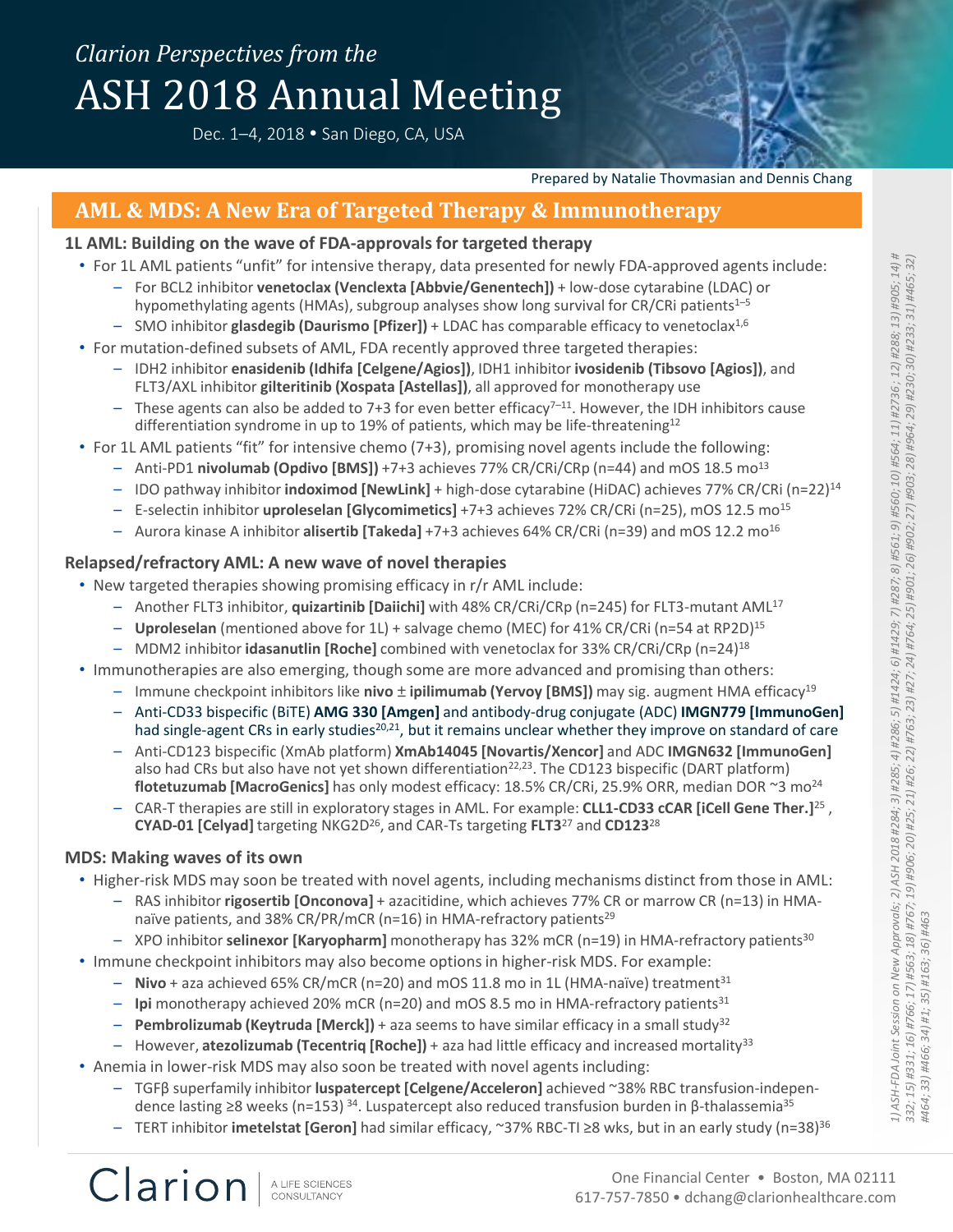# *Clarion Perspectives from the* ASH 2018 Annual Meeting

Dec. 1-4, 2018 . San Diego, CA, USA



### **Multiple Myeloma: Expansion and Innovation**

#### **Daratumumab extends its reach in front-line standard of care for frail, elderly patients**

*Supported by a phase 3 trial of anti-CD38 daratumumab (Darzalex [Janssen]) + lenalidomide (Revlimid [Celgene]) + dexamethasone vs len + dex for newly diagnosed MM patients ineligible for high-dose chemo or transplant:*

- With a median follow-up of 28 months, dara + len + dex achieved 3-fold higher MRD negativity (24% vs 7%) and substantially improved PFS (71% vs 56% at 30 months) compared to len + dex alone<sup>1</sup>
- These results likely support label expansion to include the len + dex combination; daratumumab was previously approved for 1L transplant-ineligible patients in combination with bortezomib + melphalan + prednisone (VMP), though VMP is primarily a regimen used in Europe<sup>2</sup>

#### **A flurry of CAR-Ts readouts, though clear differentiation and signs of lasting durability still awaited**

*Supported by phase 1 or 1/2 trials, several players reported the latest BCMA-targeted CAR-T data in r/r MM:*

- Across several anti-BCMA CAR-T programs, late-line multiple myeloma patients have high response rates (ORR ~82-100%; ≥VGPR ~50-80%)<sup>3-10</sup>. The key question is durability, however, and follow-up is still early
- Some of the CAR-T programs in China<sup>3-6</sup> have reported mPFS ranges from ~10 mo. (CAR-T [Huazhong U])<sup>3</sup> to ~15 mo. (**CAR-T [HRAIN Biotech]**; **LCAR-B38M [Nanjing Legend, J&J]**) 4,5. These reports show that the current generation of CAR-T improves survival in late-line MM, but does not cure the majority of patients
- For some agents being studied in the US (**P-BCMA-101 [Poseida]; JCARH125 [Juno, Celgene], bb21217**  [bluebird bio])<sup>7,8,10,11</sup>, the focus is on construct and process optimization, to maximize the level of T-central memory stem cells to improve durability. For example, Juno attempts to do this by using a fixed 1:1 ratio of CD4<sup>+</sup>:CD8<sup>+</sup> cells<sup>10</sup>, while bluebird is treating its CAR-T cells ex vivo with a PI3K inhibitor, bb007<sup>11</sup>

#### **Non-cell therapy approaches also compete in R/R multiple myeloma**

- The anti-BCMA BITE **AMG 420 [Amgen]** is promising in 3L+ multiple myeloma with 70% ORR,<sup>12</sup> though the requirement for continuous infusion presents a significant logistical hurdle
- The oral XPO1 inhibitor **selinexor [Karyopharm] + dexamethasone** looks promising in very late-line patients with good efficacy (26% ORR, penta-exposed and triple class refractory)<sup>13</sup> and potential ease of use

# **Non-Hodgkin Lymphomas: Durability Through Novel Immunotherapy**

#### **In refractory B-NHL, CD19-targeted CAR-T therapy shows lasting durability among responders**

Supported by the 2-year assessment of the ZUMA-1 trial of **Axicabtagene ciloleucel (Yescarta) [Kite/Gilead]***:* 

- Previously reported trial data showed 83% ORR, with a drop off in efficacy leading to only 5.9 mo mPFS<sup>1</sup>
- However, among the ~40% of patients still showing a response at 12 mo., nearly all of these (93%) continued to respond at 24 mo. $2,3$
- OS has not yet been reached, and survival curves show a striking plateau after the 2-year mark<sup>2,3</sup>

#### **ADCs and bispecifics also compete in the CAR-T space, with good efficacy and likely lower price**

*ADCs and bispecifics aim to find their place in B-cell lymphoma, supported by phase 1/2 data for polatuzumab vedotin [Roche] and phase 1 data for competing anti-CD20 x anti-CD3 bispecific antibodies – REGN1979 [Regeneron] monotherapy and mosunetuzumab [Roche]:*

- The CD79b-targeted ADC polatuzumab vedotin + bendamustine + rituximab (Rituxan) shows 41% ORR in R/R DLBCL; although mPFS is only 5.4 mo, responders have a median duration of response of 28.4 mo<sup>4</sup>
- As monotherapy, the bispecific REGN1979 looks especially promising in r/r follicular lymphoma (100% ORR in n=10 patients), albeit less efficacious in DLBCL (42% ORR in n=19 patients)<sup>5</sup>
- Compared to REGN1979, mosunetuzumab showed lower ORR (40% overall, 61% in follicular lymphoma), though noted durable remissions in some responders lasting  $>2$  years<sup>6</sup>